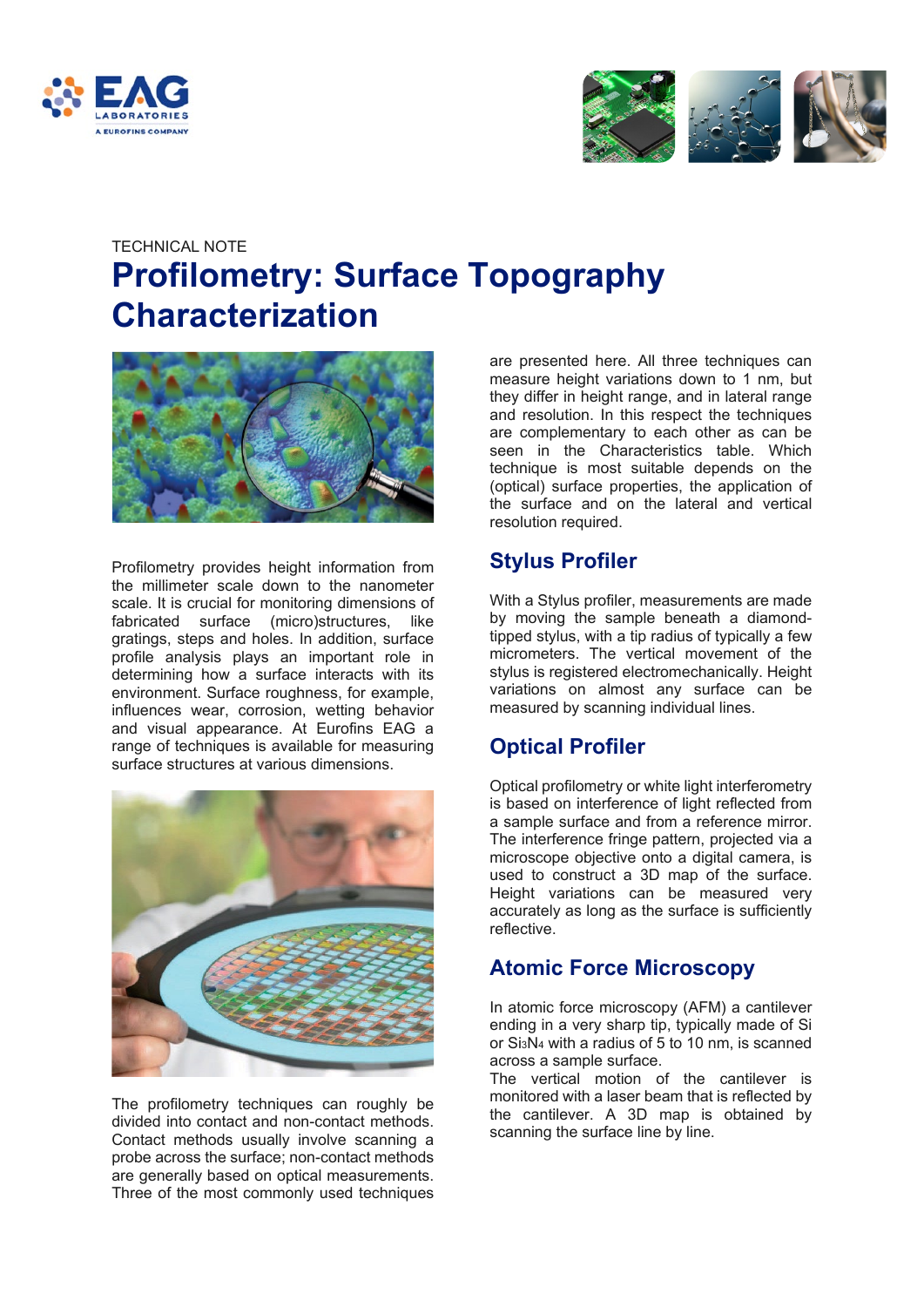

*Fig. 1: Example of a mounted chip where the three different surface profile techniques were used to characterize specific parts of the device on a scale ranging from mm to nm.*

The measurements can be performed on any surface in air, as well as in liquids. Besides height information it also offers the possibility to study mechanical, magnetic and electrical properties of materials.

#### **Example**

In figure 1 an example is shown, where the three different techniques were used to characterize specific surface parts on the same sample. The sample consists of a fully processed IC device. With the Stylus profiler the step height of the bondpads, which are used to make electrical connects to the package, is determined. On a smaller scale, the height of the metal lines that connect the bondpads with the components of the IC is measured using the optical profiler. Finally, AFM was used to determine the depth of the contact holes in the components themselves.

All this information is crucial for the final step in which the IC device is mounted in a package.

#### **Applications**

- Calibration of ion sputter velocities
- Layer thickness analysis
- Crack / scratch propagation on flat (glass) surfaces
- Defect analysis in metals, crystals and ceramics surfaces
- Visualizing particles ranging from a few nm to a few microns.
- Pitch, step height and width analysis of resist profiles
- Topographical information of biomolecules (such as DNA) on a surface submerged in liquid (figure 2)
- Roughness after mechanical (grinding and polishing) or chemical (etching) surface treatment
- Grain size after heat treatment (of e.g. metals)
- Flatness and shape of optical components
- Surface area of catalysts